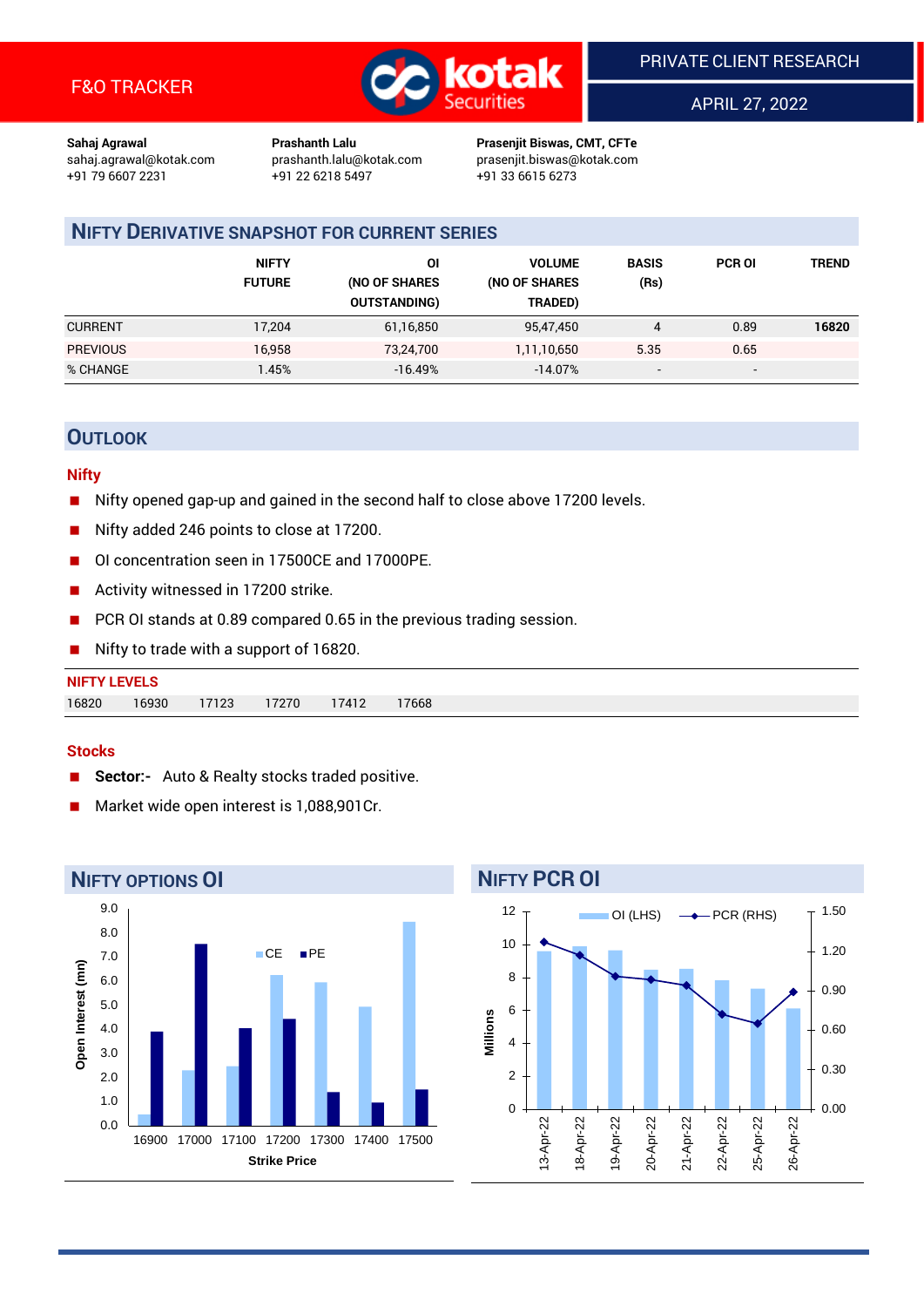# **FUTURE STATISTICS**

|  | <b>OI INCREASE</b> |  |
|--|--------------------|--|
|--|--------------------|--|

| <b>SYMBOL</b>     | ΟI    | ΟI          | <b>PRICE CHG</b> |
|-------------------|-------|-------------|------------------|
|                   | (%)   | (SHARES)    | (%)              |
| <b>NAVINFLUOR</b> | 28.2% | 4,43,250    | 3.2%             |
| <b>ATUL</b>       | 18.0% | 1,82,100    | $-4.5%$          |
| <b>CHOLAFIN</b>   | 14.4% | 1,07,92,500 | 6.8%             |
| <b>NAM-INDIA</b>  | 11.6% | 39.69.600   | 3.5%             |
| <b>COALINDIA</b>  | 10.4% | 4,96,31,400 | 1.6%             |
| BAJAJ-AUTO        | 9.5%  | 21,06,750   | 5.7%             |
| <b>INDUSTOWER</b> | 8.9%  | 1,79,08,800 | 0.9%             |
| <b>GAIL</b>       | 8.9%  | 4,23,70,600 | $-0.5%$          |
| <b>NTPC</b>       | 8.7%  | 9,78,80,400 | 0.6%             |
| <b>BEL</b>        | 8.5%  | 3.64.34.400 | 1.9%             |

| <b>OI DECREASE</b> |          |              |                  |
|--------------------|----------|--------------|------------------|
| <b>SYMBOL</b>      | ΟI       | ΟI           | <b>PRICE CHG</b> |
|                    | (%)      | (SHARES)     | (%)              |
| <b>PFIZER</b>      | $-12.8%$ | 83,375       | $-0.7%$          |
| <b>HONAUT</b>      | $-9.8%$  | 7.215        | 1.4%             |
| <b>IDFC</b>        | $-9.3%$  | 11,45,50,000 | 1.5%             |
| <b>MFSL</b>        | $-8.3%$  | 20,51,400    | 4.1%             |
| <b>JKCEMENT</b>    | $-7.9%$  | 3,88,150     | 1.8%             |
| <b>PFC</b>         | $-7.6%$  | 4,34,99,200  | 2.6%             |
| COROMANDEL         | $-7.2%$  | 11,58,125    | 2.3%             |
| <b>BOSCHLTD</b>    | $-7.1%$  | 1,40,450     | 2.6%             |
| <b>BALKRISIND</b>  | $-7.0%$  | 11,69,000    | 5.2%             |
| LICHSGFIN          | $-6.8%$  | 2.15.80.000  | 4.9%             |

# **CASH STATISTICS**

| <b>TOP VOLUMES</b> |                      |              |              |  |  |  |  |
|--------------------|----------------------|--------------|--------------|--|--|--|--|
| <b>SYMBOL</b>      | <b>TRADED SHARES</b> | <b>VALUE</b> | <b>CLOSE</b> |  |  |  |  |
|                    | (QTY)                | (IN LAKHS)   |              |  |  |  |  |
| <b>RELIANCE</b>    | 56,43,066            | 1,54,873     | 2,776        |  |  |  |  |
| <b>ICICIBANK</b>   | 1,87,27,514          | 1,41,890     | 754          |  |  |  |  |
| <b>HDFCBANK</b>    | 85,08,421            | 1,16,722     | 1,372        |  |  |  |  |
| <b>AXISBANK</b>    | 1,10,87,204          | 87.094       | 775          |  |  |  |  |
| <b>ADANIENT</b>    | 31,99,358            | 75,799       | 2,395        |  |  |  |  |
| <b>TCS</b>         | 19,43,469            | 69,006       | 3.546        |  |  |  |  |
| <b>MARUTI</b>      | 8,01,963             | 63,685       | 7,907        |  |  |  |  |
| <b>SBIN</b>        | 1,21,37,213          | 61,209       | 506          |  |  |  |  |
| M&M                | 63.84.561            | 59.731       | 940          |  |  |  |  |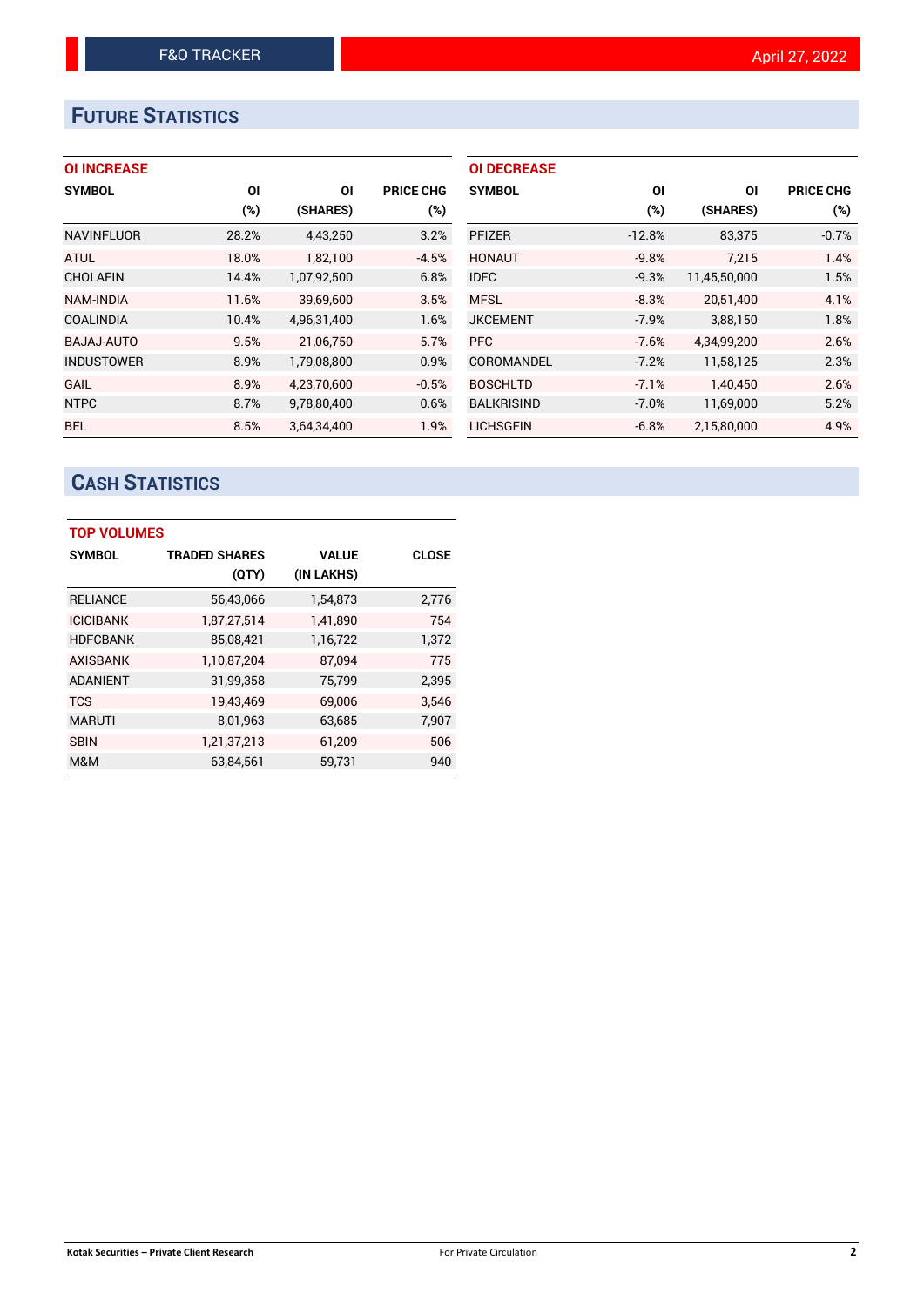# **OPTION STATISTICS**

## **SIGNIFICANT CALL OPEN INTEREST**

| <b>SYMBOL</b>     | <b>STRK</b>  | <b>OPTION</b> | <b>CLOSE</b> | <b>FUT</b>   | ΟI          |
|-------------------|--------------|---------------|--------------|--------------|-------------|
|                   | <b>PRICE</b> | TYPE          | (RS)         | <b>CLOSE</b> | (SHARES)    |
| ONGC              | 175          | CE            | 0.1          | 168          | 3,29,48,300 |
| <b>LUPIN</b>      | 800          | CF            | 1.2          | 757          | 20,33,200   |
| <b>BHARTIARTL</b> | 780          | CE            | 0.4          | 755          | 63.51.700   |
| COALINDIA         | 210          | <b>CE</b>     | 0.2          | 192          | 99,91,800   |
| COALINDIA         | 200          | CF            | 0.4          | 192          | 81,98,400   |
| <b>MARUTI</b>     | 8,000        | CF            | 52.8         | 7,899        | 4,54,200    |
| <b>TATAMOTORS</b> | 450          | <b>CE</b>     | 1.5          | 435          | 1,23,86,100 |
| <b>NTPC</b>       | 160          | <b>CE</b>     | 0.3          | 157          | 1,95,68,100 |
| <b>HINDALCO</b>   | 580          | <b>CE</b>     | 0.1          | 494          | 46,96,675   |
| <b>SUNPHARMA</b>  | 950          | <b>CE</b>     | 0.7          | 917          | 18.64.100   |

| <b>SIGNIFICANT PUT OPEN INTEREST</b> |              |               |              |              |             |  |  |  |  |  |
|--------------------------------------|--------------|---------------|--------------|--------------|-------------|--|--|--|--|--|
| <b>SYMBOL</b>                        | <b>STRK</b>  | <b>OPTION</b> | <b>CLOSE</b> | <b>FUT</b>   | ΟI          |  |  |  |  |  |
|                                      | <b>PRICE</b> | <b>TYPE</b>   | (RS)         | <b>CLOSE</b> | (SHARES)    |  |  |  |  |  |
| <b>COALINDIA</b>                     | 180          | <b>PE</b>     | 0.2          | 192          | 45,06,600   |  |  |  |  |  |
| BAJAJ-AUTO                           | 3,800        | <b>PE</b>     | 23.0         | 3.894        | 1,33,750    |  |  |  |  |  |
| <b>NTPC</b>                          | 155          | <b>PE</b>     | 0.3          | 157          | 1,07,44,500 |  |  |  |  |  |
| <b>COALINDIA</b>                     | 190          | <b>PE</b>     | 1.2          | 192          | 32,21,400   |  |  |  |  |  |
| <b>HEROMOTOCO</b>                    | 2,300        | PE            | 3.6          | 2,405        | 1,92,000    |  |  |  |  |  |
| <b>COALINDIA</b>                     | 185          | <b>PE</b>     | 0.3          | 192          | 25,78,800   |  |  |  |  |  |
| <b>BAJAJ-AUTO</b>                    | 3,700        | <b>PE</b>     | 10.9         | 3,894        | 79,750      |  |  |  |  |  |
| <b>MARUTI</b>                        | 7,800        | <b>PE</b>     | 41.9         | 7.899        | 1,28,300    |  |  |  |  |  |
| <b>MARUTI</b>                        | 7,500        | <b>PE</b>     | 8.9          | 7,899        | 1,27,900    |  |  |  |  |  |
| M&M                                  | 900          | PE            | 1.3          | 939          | 6,39,800    |  |  |  |  |  |

|                   | SIGNIFICANT CALL OPEN INTEREST ADDITION |               |             |                  |              | SIGNIFICANT PUT OPEN INTEREST ADDITION |              |               |             |        |              |
|-------------------|-----------------------------------------|---------------|-------------|------------------|--------------|----------------------------------------|--------------|---------------|-------------|--------|--------------|
| <b>SYMBOL</b>     | <b>STRK</b>                             | <b>OPTION</b> | <b>OPEN</b> | ΟI<br><b>CHG</b> | <b>CLOSE</b> | <b>SYMBOL</b>                          | <b>STRK</b>  | <b>OPTION</b> | <b>OPEN</b> | OI CHG | <b>CLOSE</b> |
|                   | <b>PRICE</b>                            | <b>TYPE</b>   | <b>INT</b>  | (%)              | (Rs)         |                                        | <b>PRICE</b> | <b>TYPE</b>   | <b>INT</b>  | (%)    | (Rs)         |
| <b>ADANIENT</b>   | 2,600                                   | <b>CE</b>     | 1,35,500    | 545%             | 2.8          | M&M                                    | 940          | <b>PE</b>     | 3,81,500    | 8983%  | 9.4          |
| <b>DELTACORP</b>  | 275                                     | <b>CE</b>     | 2.30.000    | 285%             | 3.1          | <b>HEROMOTOCO</b>                      | 2,380        | <b>PE</b>     | 1.01.100    | 6640%  | 11.3         |
| <b>ADANIPORTS</b> | 940                                     | <b>CE</b>     | 12,62,500   | 220%             | 4.7          | <b>ADANIPORTS</b>                      | 910          | <b>PE</b>     | 3,82,500    | 3300%  | 14.7         |
| <b>HDFCLIFE</b>   | 555                                     | <b>CE</b>     | 1.58.400    | 200%             | 7.2          | M&M                                    | 930          | <b>PE</b>     | 5.23.600    | 2037%  | 5.0          |
| <b>ADANIPORTS</b> | 910                                     | <b>CE</b>     | 11,48,750   | 155%             | 13.5         | <b>ADANIENT</b>                        | 2,400        | <b>PE</b>     | 1,17,000    | 1850%  | 36.2         |
| <b>AXISBANK</b>   | 780                                     | <b>CE</b>     | 11.00.400   | 142%             | 6.5          | <b>ADANIPORTS</b>                      | 920          | <b>PE</b>     | 1.41.250    | 1514%  | 21.0         |
| <b>ADANIPORTS</b> | 920                                     | <b>CE</b>     | 18,82,500   | 142%             | 9.4          | <b>HEROMOTOCO</b>                      | 2,360        | <b>PE</b>     | 1,00,200    | 1093%  | 7.6          |
| <b>ADANIPORTS</b> | 930                                     | <b>CE</b>     | 6.68.750    | 139%             | 6.6          | TVSMOTOR                               | 670          | <b>PE</b>     | 1.79.200    | 967%   | 3.6          |
| <b>ADANIENT</b>   | 2,440                                   | <b>CE</b>     | 1,47,000    | 135%             | 16.7         | <b>ADANIPORTS</b>                      | 890          | <b>PE</b>     | 6,32,500    | 667%   | 7.2          |
| <b>NAM-INDIA</b>  | 330                                     | <b>CE</b>     | 1,24,800    | 129%             | 6.9          | TVSMOTOR                               | 680          | <b>PE</b>     | 1,09,200    | 500%   | 6.6          |

|                   | <b>CALL OPTION VOLUMES</b> |               |                  |              | <b>PUT OPTION VOLUMES</b> |              |               |                  |              |
|-------------------|----------------------------|---------------|------------------|--------------|---------------------------|--------------|---------------|------------------|--------------|
| <b>SYMBOL</b>     | <b>STRK</b>                | <b>OPTION</b> | <b>CONTRACTS</b> | <b>CLOSE</b> | <b>SYMBOL</b>             | <b>STRK</b>  | <b>OPTION</b> | <b>CONTRACTS</b> | <b>CLOSE</b> |
|                   | <b>PRICE</b>               | <b>TYPE</b>   |                  | (Rs)         |                           | <b>PRICE</b> | <b>TYPE</b>   |                  | (Rs)         |
| <b>RELIANCE</b>   | 2,800                      | <b>CE</b>     | 67,946           | 16.0         | <b>RELIANCE</b>           | 2,700        | PE            | 34,582           | 5.1          |
| <b>RELIANCE</b>   | 2.760                      | <b>CE</b>     | 49,514           | 29.2         | <b>RELIANCE</b>           | 2.720        | <b>PE</b>     | 20.101           | 8.0          |
| <b>RELIANCE</b>   | 2,740                      | <b>CE</b>     | 49,263           | 40.1         | <b>RELIANCE</b>           | 2,740        | PE            | 17,156           | 12.6         |
| <b>ADANIPORTS</b> | 900                        | <b>CE</b>     | 34,243           | 18.7         | <b>RELIANCE</b>           | 2,680        | <b>PE</b>     | 10.574           | 3.3          |
| <b>RELIANCE</b>   | 2,780                      | <b>CE</b>     | 33,394           | 21.9         | <b>SBIN</b>               | 500          | <b>PE</b>     | 8,726            | 2.3          |
| <b>MARUTI</b>     | 8.000                      | <b>CE</b>     | 22,474           | 52.8         | <b>TCS</b>                | 3.500        | <b>PE</b>     | 8.507            | 11.0         |
| <b>ADANIENT</b>   | 2,400                      | <b>CE</b>     | 22,019           | 30.4         | <b>RELIANCE</b>           | 2,660        | <b>PE</b>     | 8,009            | 2.2          |
| <b>HDFCBANK</b>   | 1.400                      | <b>CE</b>     | 20,014           | 5.9          | <b>RELIANCE</b>           | 2,600        | <b>PE</b>     | 7.914            | 1.3          |
| <b>INFY</b>       | 1,600                      | <b>CE</b>     | 18,175           | 8.1          | <b>ICICIBANK</b>          | 750          | <b>PE</b>     | 7,672            | 5.1          |
| <b>HDFCBANK</b>   | 1,380                      | <b>CE</b>     | 18,076           | 12.2         | <b>MARUTI</b>             | 7.800        | <b>PE</b>     | 7.220            | 41.9         |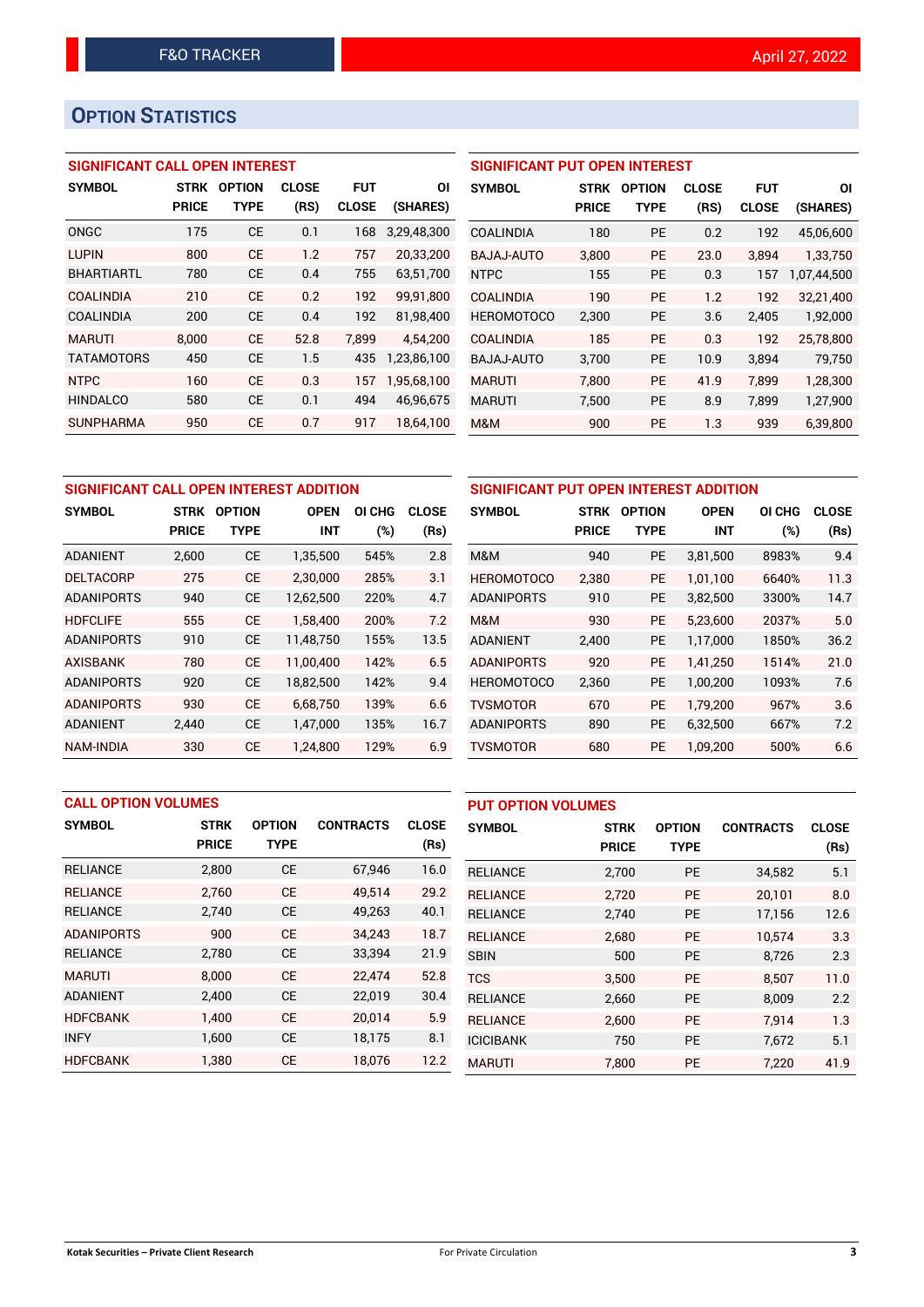#### **RATING SCALE (PRIVATE CLIENT GROUP)**

- **BUY**  Stock/Index looks strong from the expiry/near term perspective and is expected to gain on the basis of technical and/or derivative parameters. Time frame is minimum of current expiry and in certain cases extend to the next series depending on the stock behaviour. Strict stop loss needs to be adhered to for every buy/long recommendation given.
- **SELL** Stock/Index looks weak from the expiry/near term perspective and is expected to gain on the basis of technical and/or derivative parameters. Time frame is minimum of current expiry and in certain cases extend to the next series depending on the stock behaviour. Strict stop loss needs to be adhered to for every sell/short recommendation given.

#### **FUNDAMENTAL RESEARCH TEAM (PRIVATE CLIENT GROUP)**

**Shrikant Chouhan Arun Agarwal Amit Agarwal, CFA Hemali Dhame** shrikant.chouhan@kotak.com arun.agarwal@kotak.com agarwal.amit@kotak.com Hemali.Dhame@kotak.com +91 22 6218 5408 +91 22 6218 6443 +91 22 6218 6439 +91 22 6218 6433

Metals & Mining, Midcap Pharmaceuticals Pharmaceuticals Research Associate Support Executive<br>
iatin.damania@kotak.com purvi.shah@kotak.com rini.mehta@kotak.com k.kathirvelu@kotak.com jatin.damania@kotak.com

**Sumit Pokharna** Pankaj Kumar<br>Oil and Gas, Information Tech Construction, sumit.pokharna@kotak.com pankajr.kumar@kotak.com +91 22 6218 6438 +91 22 6218 6434

Construction, Capital Goods & Midcaps

Transportation, Paints, FMCG

**Jatin Damania Purvi Shah Rini Mehta K. Kathirvelu** +91 22 6218 6440 +91 22 6218 6432 +91 80801 97299 +91 22 6218 6427

### **TECHNICAL RESEARCH TEAM (PRIVATE CLIENT GROUP)**

**Shrikant Chouhan Amol Athawale Sayed Haider** [shrikant.chouhan@kotak.com](mailto:shrikant.chouhan@kotak.com) [amol.athawale@kotak.com](mailto:amol.athawale@kotak.com) Research Associate +91 22 6218 5408 +91 20 6620 3350 [sayed.haider@kotak.com](mailto:sayed.haider@kotak.com)

+91 22 62185498

#### **DERIVATIVES RESEARCH TEAM (PRIVATE CLIENT GROUP)**

+91 79 6607 2231 +91 22 6218 5497 +91 33 6615 6273

**Sahaj Agrawal Prashanth Lalu Prasenjit Biswas, CMT, CFTe** [prasenjit.biswas@kotak.com](mailto:prasenjit.biswas@kotak.com)